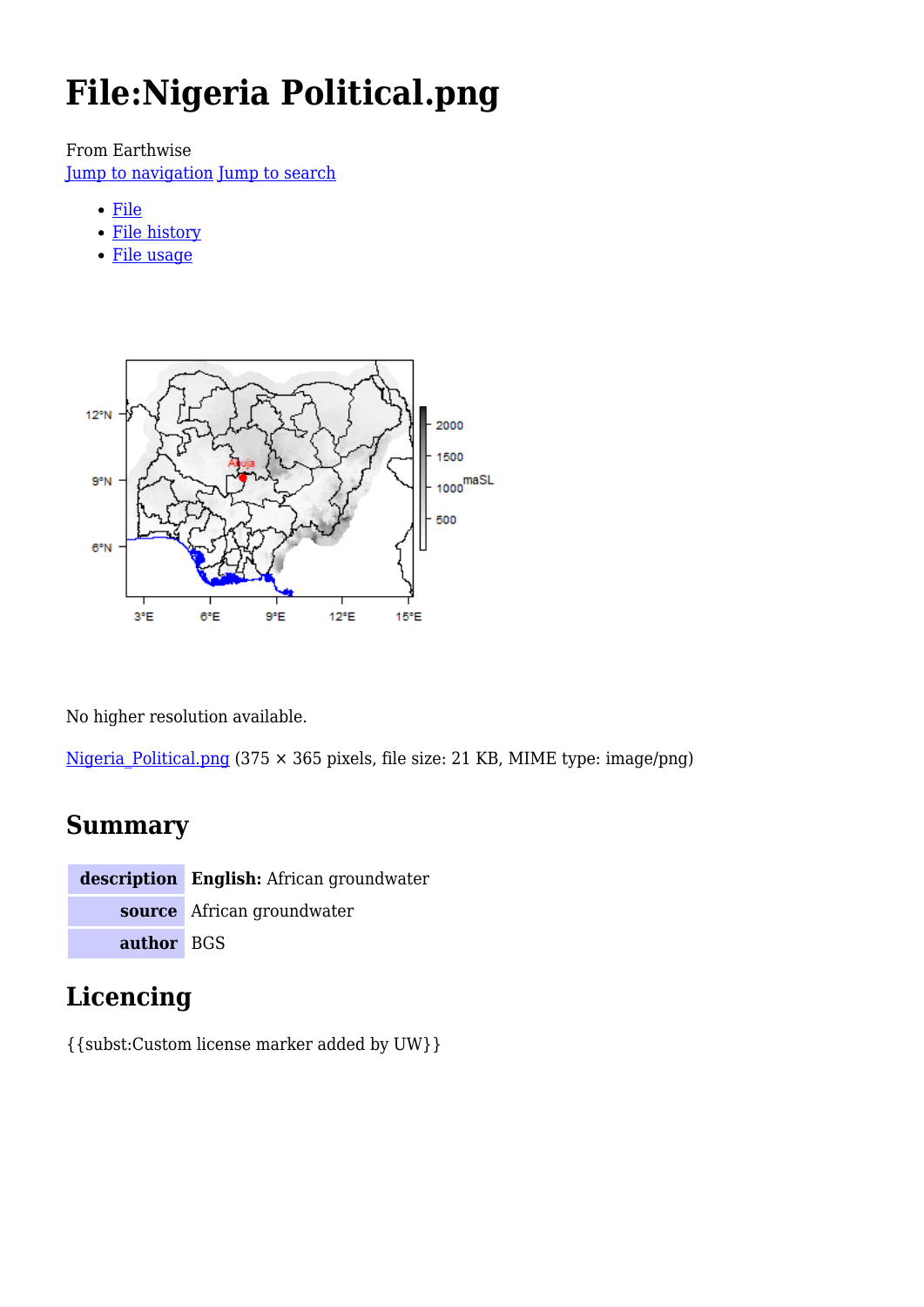Download of 1000 x 1000 pixel images is free for all non-commercial use - all we ask in return is for you to acknowledge BGS when using our images. Click our Terms and Conditions link below for information on acknowledgement text, and to find out about using our images commercially.

#### **Copyright**

The images featured on this site unless otherwise indicated are copyright material of the UK Research and Innovation (UKRI), of which the British Geological Survey is a component body. The British Geological Survey encourages the use of its material in promoting geological and environmental sciences. The images may be reproduced free of charge for any non-commercial use in any format or medium provided they are reproduced accurately and not used in a misleading or derogatory context. Where any images on this site are being republished or copied to others, the source of the material must be identified and the copyright status acknowledged. The permission to reproduce UKRI protected material does not extend to any images on this site which are identified as being the copyright of a third party. Authorisation to reproduce such material must be obtained from the copyright holders concerned.

#### **Non-commercial Use**

Use of the images downloaded from this site and reproduced digitally or otherwise may only be used for non-commercial purposes, which are:-

- Private study or research for a non-commercial purpose
- Education for teaching, preparation and examination purposes

When using the images please credit 'British Geological Survey' and include the catalogue reference ('P Number') of the item to allow others to access the original image or document. Noncommercial users of the images from this site are restricted to downloading no more than 30 images, without seeking further permission from [enquiries@bgs.ac.uk](mailto:enquiries@bgs.ac.uk)

#### **Commercial Use**

For commercial use of these images for which higher resolution images are available, individual permissions and/or licences arrangements should be agreed by contacting [enquiries@bgs.ac.uk](mailto:enquiries@bgs.ac.uk) Commercial use will include publications in books (including educational books), newspapers, journals, magazines, CDs and DVDs, etc, where a cover charge is applied; broadcasts on TV, film and theatre; and display in trade fairs, galleries, etc. If you are in doubt as to whether your intended use is commercial, please contact [enquiries@bgs.ac.uk](mailto:enquiries@bgs.ac.uk)

#### **Warranty**

Use of the images downloaded from this site is at the users own risk. UKRI gives no warranty as to the quality of the images or the medium on which they are provided or their suitability for any use. **Ordnance Survey topography**

Maps and diagrams in Earthwise use topography based on Ordnance Survey mapping. The National Grid and other Ordnance Survey data ©Crown Copyright and database rights 2015. Ordnance Survey Licence No. 100021290 EUL.

## **File history**

Click on a date/time to view the file as it appeared at that time.



You cannot overwrite this file.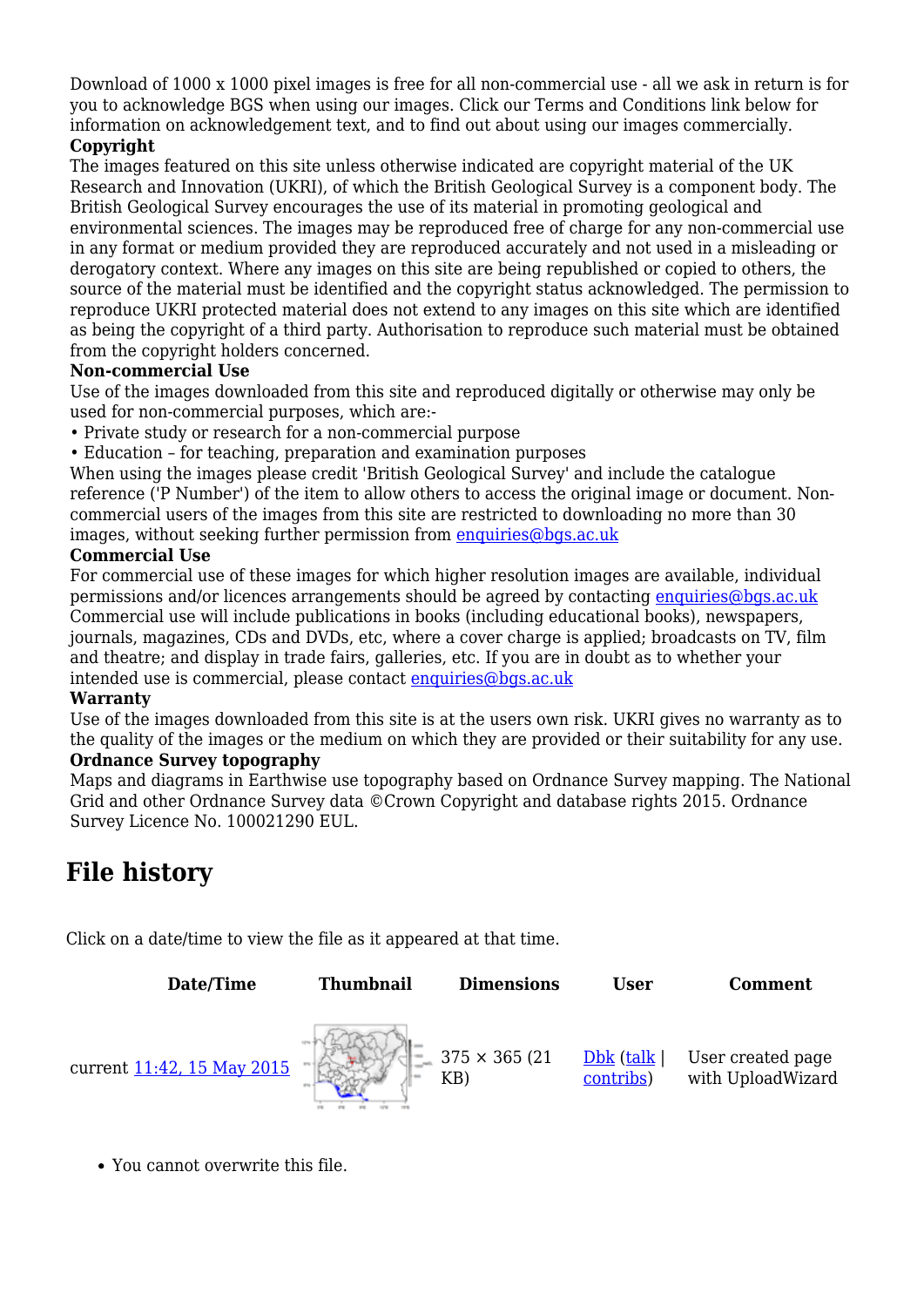# **File usage**

The following page links to this file:

[Hydrogeology of Nigeria](http://earthwise.bgs.ac.uk/index.php/Hydrogeology_of_Nigeria)

Retrieved from ['http://earthwise.bgs.ac.uk/index.php?title=File:Nigeria\\_Political.png&oldid=11219'](http://earthwise.bgs.ac.uk/index.php?title=File:Nigeria_Political.png&oldid=11219) [Categories:](http://earthwise.bgs.ac.uk/index.php/Special:Categories)

- [License tags](http://earthwise.bgs.ac.uk/index.php/Category:License_tags)
- [Uploaded with UploadWizard](http://earthwise.bgs.ac.uk/index.php/Category:Uploaded_with_UploadWizard)

# **Navigation menu**

### **Personal tools**

- Not logged in
- [Talk](http://earthwise.bgs.ac.uk/index.php/Special:MyTalk)
- [Contributions](http://earthwise.bgs.ac.uk/index.php/Special:MyContributions)
- [Log in](http://earthwise.bgs.ac.uk/index.php?title=Special:UserLogin&returnto=File%3ANigeria+Political.png&returntoquery=action%3Dmpdf)
- [Request account](http://earthwise.bgs.ac.uk/index.php/Special:RequestAccount)

### **Namespaces**

- [File](http://earthwise.bgs.ac.uk/index.php/File:Nigeria_Political.png)
- [Discussion](http://earthwise.bgs.ac.uk/index.php?title=File_talk:Nigeria_Political.png&action=edit&redlink=1)

 $\Box$ 

### **Variants**

### **Views**

- [Read](http://earthwise.bgs.ac.uk/index.php/File:Nigeria_Political.png)
- [Edit](http://earthwise.bgs.ac.uk/index.php?title=File:Nigeria_Political.png&action=edit)
- [View history](http://earthwise.bgs.ac.uk/index.php?title=File:Nigeria_Political.png&action=history)
- [PDF Export](http://earthwise.bgs.ac.uk/index.php?title=File:Nigeria_Political.png&action=mpdf)

 $\overline{\phantom{a}}$ 

### **More**

### **Search**

Search  $\Big|$  Go